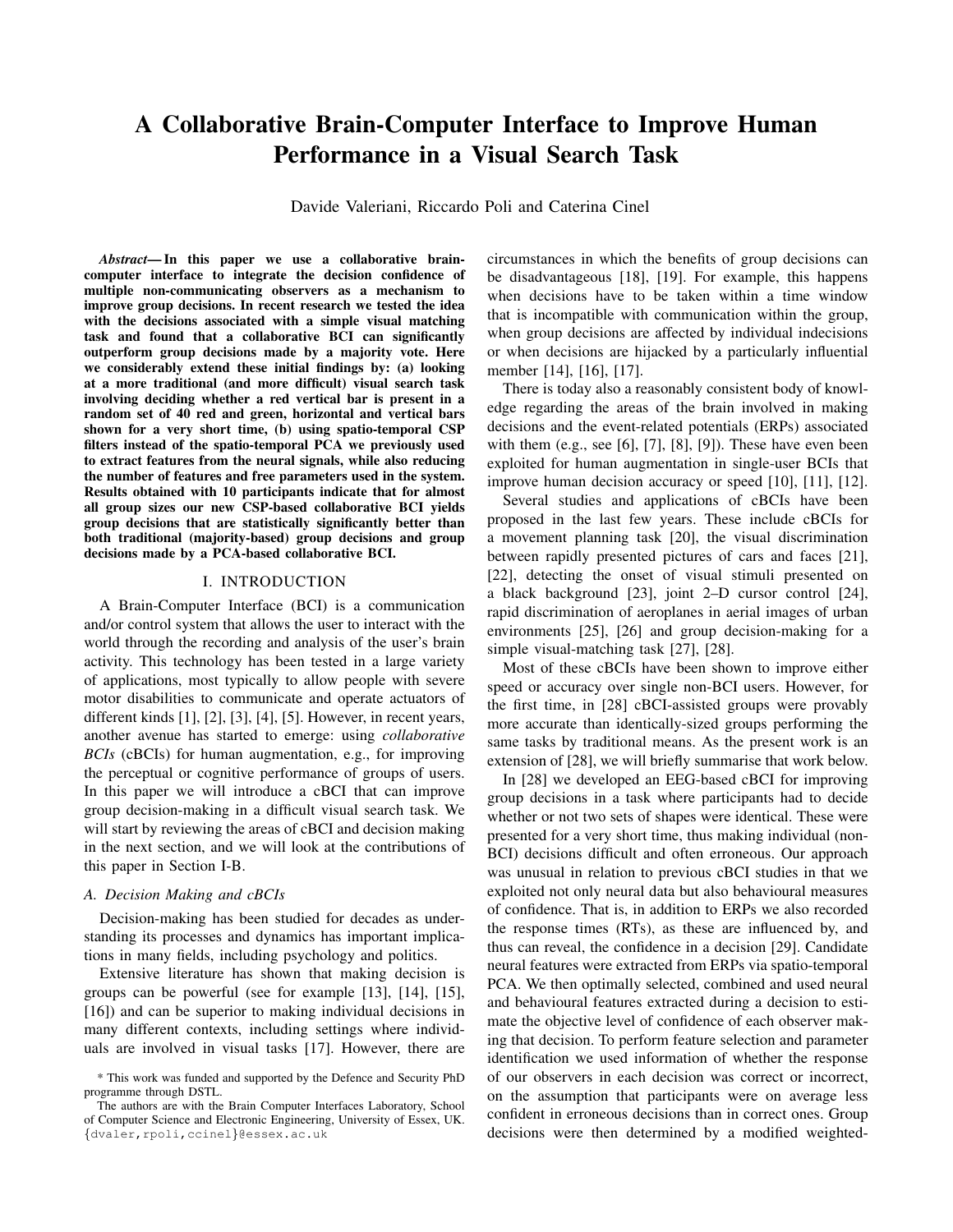majority algorithm which dynamically weighed individual decisions based on each observer's estimated confidence. Results showed that cBCI-assisted group decisions obtained in this manner were almost always statistically better than those obtained by equally-sized (non-BCI) groups adopting the majority rule.

# *B. Contribution*

The present study improves and extends the cBCI described in [28] and summarised in the previous section, along two directions.

Firstly, we investigated whether a collaborative BCI approach can be applied to a visual search task that is perceptually and cognitively different from (and harder than) the visual matching task previously tested. In the visual search task, observers were asked to search for a specific target amongst a large number of non-targets. The high perceptual load (due to the large number of non-targets presented in each display), the difficulty of discriminating between targets and non-targets (due to the shared features between the target and the non-targets) and the fast presentation of each display render decisions quite hard to make in this task.

Secondly, we replaced the spatio-temporal PCA we used previously to extract the neural features from ERPs with a spatio-temporal Common Spatial Pattern (CSP) filter. CSP filtering was adopted for its marked ability to capture important aspects of the data (as already demonstrated in several BCI applications [30], [31], [32], [33]) allowing us to significantly reduce the number of neural features required by the system (from the 24 PCA components used originally), thereby promoting generalisation. Also, as CSP is two orders of magnitude faster than PCA, this allowed us to extend the analysis to both a response-locked ERP representation (as was done in [28]) and a stimulus-locked representation. As the latter may contain early indications of perceived task difficulty (as suggested in [9]), we hoped this would also correlate with decision confidence further increasing cBCIassisted group-decision accuracy.

## II. METHODOLOGY

### *A. Participants*

We gathered data from 10 participants (aged  $28.5 \pm 6.0$ , 4 females) with normal or corrected-to-normal vision who gave written informed consent to take part in the experiment. The research is part of a project funded by the UK's MoD through DSTL which received MoD and University of Essex ethical approval in July 2014.

## *B. Stimuli and Tasks*

Participants were asked to undertake an experiment consisting of 8 blocks of 40 trials, for a total of 320 trials. Each trial started with the presentation of a fixation cross in the middle of the screen for 1 second (Figure 1). This time allowed participants to get ready for the presentation of the stimuli and allowed EEG signals to get back to baseline after the response from previous trials. Then participants were presented with a display containing a set of 40 bars,

either green (RGB (0,1,0)) or red (RGB (1,0,0)), vertical or horizontal, on a black background. This lasted for 250ms and was immediately followed by a mask for 250ms. The mask was a black and white  $24 \times 14$  checkerboard. Following the presentation of the mask, participants had to decide, as quickly as possible, whether or not there was a vertical red bar, *the target*, among the vertical green, horizontal green and horizontal red bars, *the distractors*. Their choice was indicated by pressing the left mouse button to signal the presence of the target and the right mouse button to signal its absence. RTs were recorded. The mouse was controlled with the right hand.

The position of the bars was randomly selected (without allowing overlaps between bars) within a rectangular screen region subtending approximately 17.7 degrees horizontally and 11.9 degrees vertically. Bars subtended approximately 1.09 degrees in their longer dimensions and 0.36 degrees in their shorter dimension. The number of distractors of each type was also randomly selected, but ensuring that at least one distractor of every type was present in a display. Targets (red vertical rectangles) were presented in 25% of trials.

The random displays used in the experiment were precomputed and stored so that identical sequences of stimuli were used for all participants. This was done in order to make it possible to test offline the benefits of combining the decisions of different participants to form group decisions.

Briefing, preparation of participants (including checking and correcting the impedances of the electrodes used for EEG recordings) and task familiarisation (2 blocks of 10 trials each) took approximately 45 minutes. Participants were comfortably seated at about 80 cm from an LCD screen.

# *C. Data Acquisition and Preprocessing*

RTs were measured by time-stamping the clicks of an ordinary USB mouse. As indicated in [28], this produces a *maximum* jitter of 14ms which is negligible when compared with even the shortest RTs.

The neural data were recorded from 64 electrode sites using a BioSemi ActiveTwo EEG system. Each channel was referenced to the mean of the electrodes placed on each earlobe. The recorded data were sampled at 2048 Hz and then band-pass filtered between 0.15 and 40 Hz with a 14677-tap FIR filter obtained by convolving a windowed low-pass filter with a windowed high-pass filter. Artifacts caused by eyeblinks and other ocular movements were removed by using a standard subtraction algorithm based on correlations. The data were then low-pass filtered with an optimal 820-tap FIR filter designed with the Remez exchange algorithm [34] with a pass band of 0–6Hz and a stop band of 8–1024 Hz. The data were finally down-sampled to a sampling rate of 16 Hz.

The EEG data were segmented into epochs using both a response-locked and a stimulus-locked approach. Responselocked epochs lasted 1500ms and started 500ms before the user's response, while stimulus-locked epochs also lasted 1500ms but started in synchrony with the presentation of the stimulus. Each ERP was thus represented by 48 samples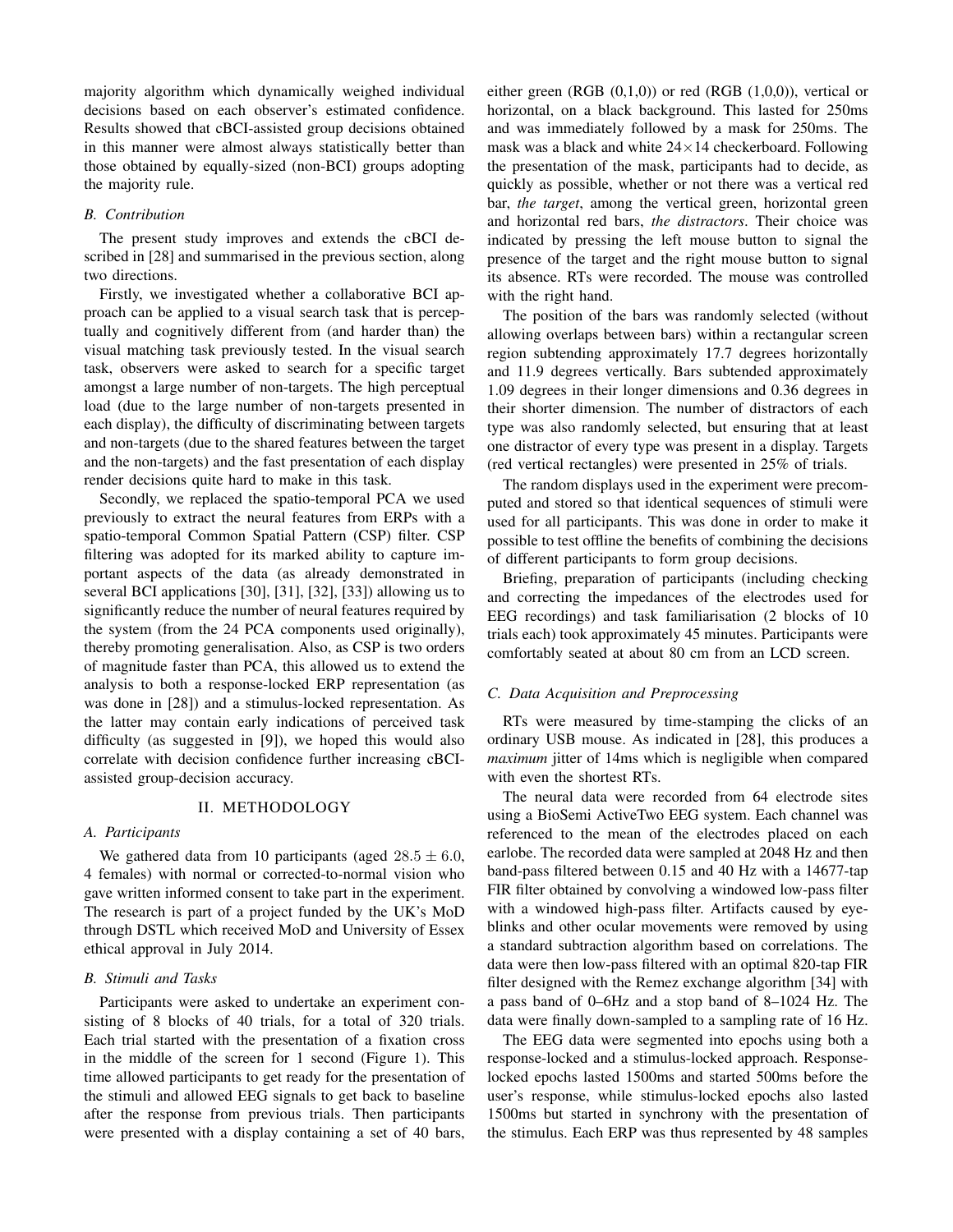

Fig. 1: Sequence of stimuli presented in each trial.

from each of the 64 available channels, i.e., a total of 3,072 values.

## *D. Feature Extraction*

We used neural and behavioural features to identify the confidence of the user in the decision made in each trial of our experiment. These are described below.

*1) Neural features:* CSP filtering projects the multichannel EEG data into a low-dimensional spatial subspace. The projection matrix is constructed in such a way to maximise the variance of the different classes of the signals. In this work, the task that we wanted to carry out, discriminating between correct and incorrect decisions (more on this later), was a standard two-classes task and, so, the CSP filter maximised the variance between the neural signals associated with these two classes.

After applying CSP to the training set for each subject, we obtained a  $3,072 \times 3,072$  projection matrix, the columns of which were the spatial patterns. These are organised in such a way that the first and the last columns of the matrix are the most significant patterns, i.e., those that have the maximum difference in terms of variance.

To obtain maximum efficiency and generalisation, we took the decision to start from the smallest number of features and increase this number if required. So, we chose only the first and the last spatial patterns as neural features to represent decision confidence. As this worked well, we didn't have to revisit this decision.

*2) Response times:* We used RT as a behavioural feature that can indicate the confidence of the user in each decision, as shorter RTs tend to be more frequently associated to correct (more confident) decisions than incorrect (less confident) ones (as suggested in [29] and empirically verified in [28]).

# *E. Making group decisions*

In our system, after gathering the decisions of all the members of a group, these were weighed proportionally to the confidence of each user. The group's decision was computed as follows:

$$
d_{group} = sign(w_1 \cdot d_1 + w_2 \cdot d_2 + \dots + w_n \cdot d_n)
$$
 (1)

where *n* is the group's size,  $d_i = \{-1, 1\}$  is the decision of participant  $i = 1, \dots, n$  and  $w_i \in \mathbb{R}^+$  is the weight associated with the confidence of participant  $i$  in the current decision. The cBCI was responsible for computing the  $w_i$ 's.

As usual in BCI, also the  $w_i$ 's are computed through a process that relies on machine learning to optimise performance on a participant-by-participant basis. The problem is that in order to estimate decision confidence, we would need to have ground-truth information on the actual confidence with which the decisions in an appropriate training set were made. However, this information is not directly available. We could ask a participant to rate his or her degree of confidence in a decision, but this measure would likely be biased and not objective. In [28] we found that we could form an objective (but approximate) decision-confidence training set by relabelling the trials where the decision made by a participant was correct as "confident" (−1 label) and the trials where the decision was incorrect as "non-confident" (+1 label). Thus, the BCI system needs to predict if a user gave a confident (correct) response or a non-confident (incorrect) one.

For this, we used the Least Angle Regression (LARS) [35] method. In our LARS the predicted confidence in a decision is given by

$$
f = a_0 + \sum_i a_i \cdot x_i \tag{2}
$$

where  $a_i$  are constant coefficients (to be identified via a training set) and  $x_i$  are the two CSP neural features and the RT representing an epoch. Note that in [28] 24 PCA-based neural features and the RTs were used to train two different classifiers the outputs of which were then combined to obtain a confidence estimator. However, in this work we found that this added complexity wasn't necessary. So, here neural and behavioural features have been combined in a single linear model, which further reduced the free parameters in our cBCI.

Once a confidence estimate,  $f_i$ , is available for a particular decision of participant  $i$ , we compute the weights used in Equation (1) for that decision using the following *negative exponential weighting function*:

$$
w_i = \exp(-(2.5 + f_i)).
$$
 (3)

The choice of this function was based on prior experience [28] and was motivated by the desire to allow confident users to count substantially more than uncertain users in the group's decision.

In order to ensure that results were not affected by overfitting, we made use of *10-fold cross-validation* so that the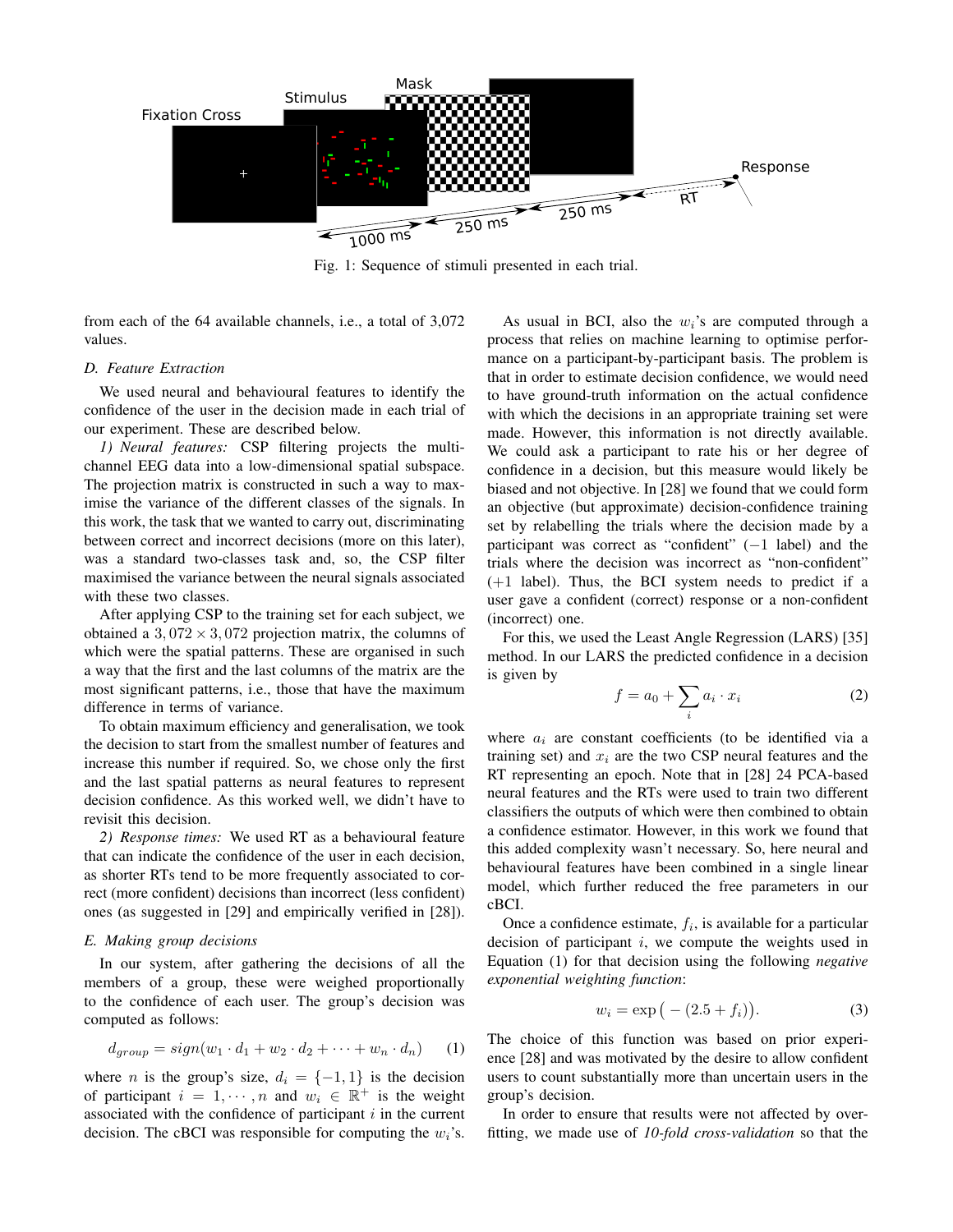

Fig. 2: Participant mean errors averaged over 320 trials.

estimation of the system's performance and the featureextraction/machine-learning elements of the cBCI (namely, CSP filtering and LARS) were always performed on independent data sets. Results are reported in the next section.

## III. RESULTS

Since the main aim of this study was to improve human performance, let us start our analysis by looking at the errors of each participant in the visual search task used in our experiment. As shown in Figure 2, participants had very different individual levels of performance, with error rates ranging from 6.25% to 35.63%. The average error rate was 21.0% with a standard deviation of 9.2%. For comparison in [28] the average error rate was 12.5%, thus corroborating our hypothesis that the visual search task we chose is significantly harder than our previous task.

We then applied our method to the  $\binom{10}{n}$  groups of size  $n$  that could be assembled with our 10 participants, for  $n = 2, 3, \dots, 10$ . For each group, we computed the errors made by the group when the decision was made according to both the majority rule and our confidence-based rule in Equations (1)–(3). Then, we averaged the errors over different group sizes. Figure 3 shows the mean decisionerror rate for different group sizes using the majority rule as well as our confidence-based rule. For comparison, for the latter we considered both our current cBCI (based on two CSP features and RT) as well as a version based on 24 PCA components selected as in [28].

To test if the observed differences in error rates of Figure 3 were statistically significant, we compared the error *distributions* within each group size by using the one-tailed Wilcoxon signed-rank test. We have chosen this test since all methods (i.e., majority and the two confidence-based cBCIs) were applied to the same groups. The corresponding  $p$ -values and *W* statistics (in brackets) are reported in Table I. Sample sizes (the number of groups of each size) are indicated in the last row of the table. As indicated by the "Wins" column, which reports the number of group sizes where pvalues were below the 0.05 statistical significance level, for almost all group sizes our new CSP-based collaborative BCI



Fig. 3: Average percentage of errors vs group size for group decisions made by a CSP-based cBCI, a PCA-based cBCI and the majority rule.

yields group decisions that are statistically significantly better than both traditional (majority-based) group decisions and group decisions made by a PCA-based collaborative BCI. The PCA-based BCI is also statistically significantly better than majority as we found in [28]. Note also that the PCAbased cBCI is never better than the CSP-based cBCI.

Table II shows the mean errors (in %) associated with different group sizes obtained using the majority rule as well as the confidence-based rules in Equations (1)–(3) based on either using 24 PCA components or using two CSPs.

As we found in [28], also for a visual search task a reasons why a confidence-based rules perform better than the simple majority rule is because they remove ties in evensized groups. Indeed, as we can see both in Table II and Figure 3, the difference in performance for such groups is usually much greater than for odd-sized groups. However, both our cBCIs, but particularly the CSP-based one, manage to statistically significantly augment human decision-making also with odd-sized groups.

#### IV. CONCLUSIONS

In this paper we have presented a collaborative braincomputer interface that estimates and integrates the decision confidence of multiple non-communicating observers to achieve better group decisions. In previous research [28] we had tested this approach with a simple visual matching task and found that cBCIs can significantly outperform group decisions made by a traditional majority vote. Here, based on this experience, we have redesigned our system to further improve its performance and have put it to the test by applying it to a more difficult visual search task involving detecting a target in a set of 40 random distractors where targets could only be recognised by a conjunction of two features (colour and orientation), and so there was no popout effect.

A key improvement in the system was the adoption of spatio-temporal CSP filters which replaced the spatiotemporal PCA we previously used to extract features from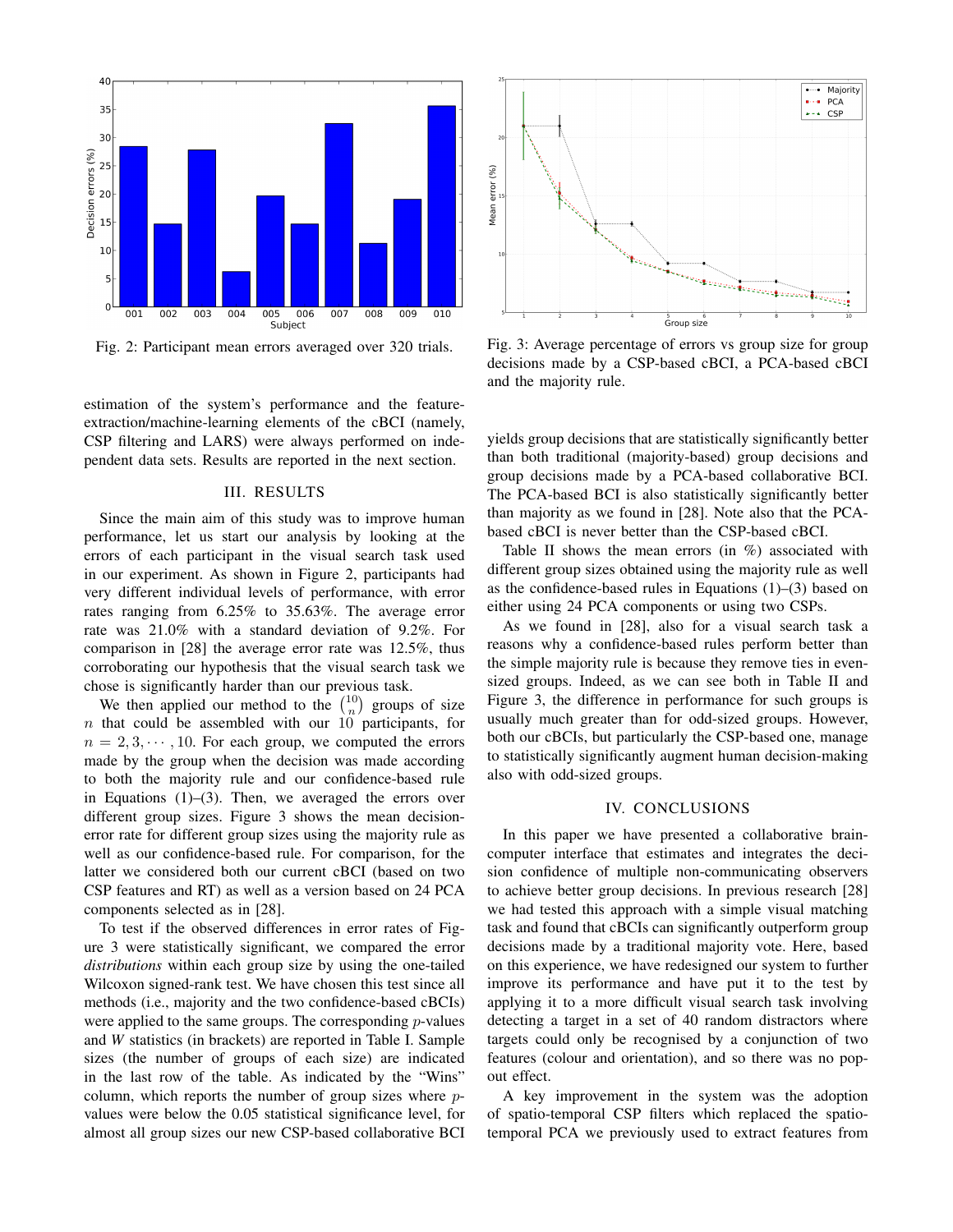TABLE I: Statistical comparison of methods for group decisions for different group sizes. The table reports the p-values and corresponding W statistics (in brackets) returned by the one-tailed Wilcoxon signed-rank test when comparing the performance of groups of different sizes adopting different decision methods (i.e., Majority, confidence-based with PCA and confidence-based with CSP). The number of groups of each size that could be assembled with our 10 participants is indicated in the last row of the table. p-values below the statistical significance level 0.01 are in bold face, while p-values below 0.05 are in italics. The "Wins" column reports the number of group sizes where p-values are below 0.05.

|               | Group size     |           |            |            |            |           |           |          |                |
|---------------|----------------|-----------|------------|------------|------------|-----------|-----------|----------|----------------|
| Comparison    | $\overline{c}$ | 3         | 4          | 5          | 6          | 7         | 8         | 9        | Wins           |
| Majority wins | 1.000000       | 1.000000  | 1.000000   | 1.000000   | 1.000000   | 1.000000  | 1.000000  | 0.943359 | $\overline{0}$ |
| over PCA      | (1035.00)      | (3267.00) | (21690.00) | (21513.00) | (21390.00) | (4458.00) | (1000.00) | (34.50)  |                |
| Majority wins | 1.000000       | 1.000000  | 1.000000   | 1.000000   | 1.000000   | 1.000000  | 1.000000  | 0.994141 | $\Omega$       |
| over CSP      | (990.00)       | (2425.50) | (22155.00) | (21802.00) | (22150.00) | (5022.00) | (990.00)  | (49.00)  |                |
| PCA wins over | 0.000000       | 0.000000  | 0.000000   | 0.000000   | 0.000000   | 0.000000  | 0.000000  | 0.103516 | 7              |
| Majority      | (0.00)         | (649.00)  | (46.00)    | (1492.00)  | (138.00)   | (693.00)  | (35.00)   | (10.50)  |                |
| PCA wins over | 0.993952       | 0.498915  | 0.999792   | 0.501097   | 0.999830   | 0.999114  | 0.973101  | 0.906250 | $\Omega$       |
| CSP           | (648.50)       | (2184.50) | (10582.00) | (10152.50) | (10500.00) | (3412.00) | (501.50)  | (25.50)  |                |
| CSP wins over | 0.000000       | 0.000000  | 0.000000   | 0.000000   | 0.000000   | 0.000000  | 0.000000  | 0.015625 | 8              |
| Majority      | (0.00)         | (130.50)  | (0.00)     | (776.00)   | (5.00)     | (231.00)  | (0.00)    | (6.00)   |                |
| CSP wins over | 0.006164       | 0.501823  | 0.000208   | 0.499143   | 0.000170   | 0.000892  | 0.027318  | 0.171875 | 5              |
| <b>PCA</b>    | (254.50)       | (2186.50) | (5708.00)  | (10148.50) | (5610.00)  | (1638.00) | (239.50)  | (10.50)  |                |
| Sample size   | 45             | 120       | 210        | 252        | 210        | 120       | 45        | 10       |                |

the neural signals. This had important consequences. Firstly, we were able to obtain more accurate results with only two CSPs (as opposed to the 24 PCAs used previously) thereby significantly reducing the number of features and free parameters used in the system. Indeed, results obtained with 10 participants indicated that for almost all group sizes our CSP-based collaborative BCI yields group decisions that are statistically significantly better than both traditional (majority-based) group decisions and group decisions made by a PCA-based collaborative BCI. Secondly, CSP filtering is much faster than PCA and this allowed us to extend our ERP representation to include stimulus-locked potentials, in addition to the response-locked representation used before, thereby further marginally improving performance, while at the same time shortening the training process to a fraction of the original (a few seconds as opposed to a few minutes).

In this work we used the original CSP filter. However, in recent years several extensions of CSP have been proposed which further improve its performance (i.e., [36], [37]). In future research we will test some of these extensions in our cBCIs to evaluate their advantages and drawbacks.

Furthermore, we will also investigate whether other physiological measures such as heart rate, breathing frequency, skin conductance and eye movements can complement our current feature-set and lead to even more accurate confidence estimators.

We also plan to verify our offline findings with an online experiment, where 2–3 participants will simultaneously make decisions on identical or closely related tasks.

## **REFERENCES**

[1] L. Farwell and E. Donchin, "Talking off the top of your head: toward a mental prosthesis utilizing event-related brain potentials," *Electroencephalography and Clinical Neurophysiology*, vol. 70, no. 6, pp. 510–523, Dec 1988.

TABLE II: Mean errors (in %) for different group sizes using the majority rule, the method in Equations  $(1)$ – $(3)$  using 24 PCAs and RT (as in our previous work) and the same method using two CSPs and RT (as in our new cBCI). The best value of each row is reported in bold face, while the worst is reported in italics.

| Group size     | Majority | <b>PCA</b> | <b>CSP</b> |
|----------------|----------|------------|------------|
|                | 21.000   | 21.000     | 21.000     |
| $\overline{c}$ | 21.000   | 15.229     | 14.792     |
| 3              | 12.599   | 12.081     | 12.076     |
| 4              | 12.599   | 9.674      | 9.432      |
| 5              | 9.208    | 8.512      | 8.498      |
| 6              | 9.208    | 7.686      | 7.478      |
| 7              | 7.656    | 7.151      | 6.977      |
| 8              | 7.656    | 6.687      | 6.479      |
| 9              | 6.719    | 6.438      | 6.312      |
| 10             | 6.719    | 5.938      | 5.625      |
|                |          |            |            |

- [2] J. R. Wolpaw, D. J. Mcfarland, G. W. Neat, and C. A. Forneris, "An EEG-based brain-computer interface for cursor control," *Electroencephalography and Clinical Neurophysiology*, vol. 78, pp. 252–259, 1991.
- [3] G. Pfurtscheller, D. Flotzinger, and J. Kalcher, "Brain-computer interfacea new communication device for handicapped persons," *Journal of Microcomputer Applications*, vol. 16, pp. 293–299, 1993.
- [4] N. Birbaumer, N. Ghanayim, T. Hinterberger, I. Iversen, B. Kotchoubey, A. Kübler, J. Perelmouter, E. Taub, and H. Flor, "A spelling device for the paralysed," *Nature*, pp. 2–3, 1999.
- [5] J. R. Wolpaw and D. J. McFarland, "Control of a two-dimensional movement signal by a noninvasive brain-computer interface in humans." *Proceedings of the National Academy of Sciences of the United States of America*, vol. 101, no. 51, pp. 17 849–54, Dec. 2004.
- [6] A. Bechara, H. Damasio, A. R. Damasio, and G. P. Lee, "Different contributions of the human amygdala and ventromedial prefrontal cortex to decision-making," *The Journal of Neuroscience*, vol. 19, no. 13, pp. 5473–5481, 1999.
- [7] M. Hsu, M. Bhatt, R. Adolphs, D. Tranel, and C. F. Camerer, "Neural systems responding to degrees of uncertainty in human decisionmaking," *Science*, vol. 310, no. 5754, pp. 1680–1683, 2005.
- [8] A. G. Sanfey, J. K. Rilling, J. A. Aronson, L. E. Nystrom, and J. D. Cohen, "The neural basis of economic decision-making in the ultimatum game," *Science*, vol. 300, no. 5626, pp. 1755–1758, 2003.
- [9] M. G. Philiastides, R. Ratcliff, and P. Sajda, "Neural representation of